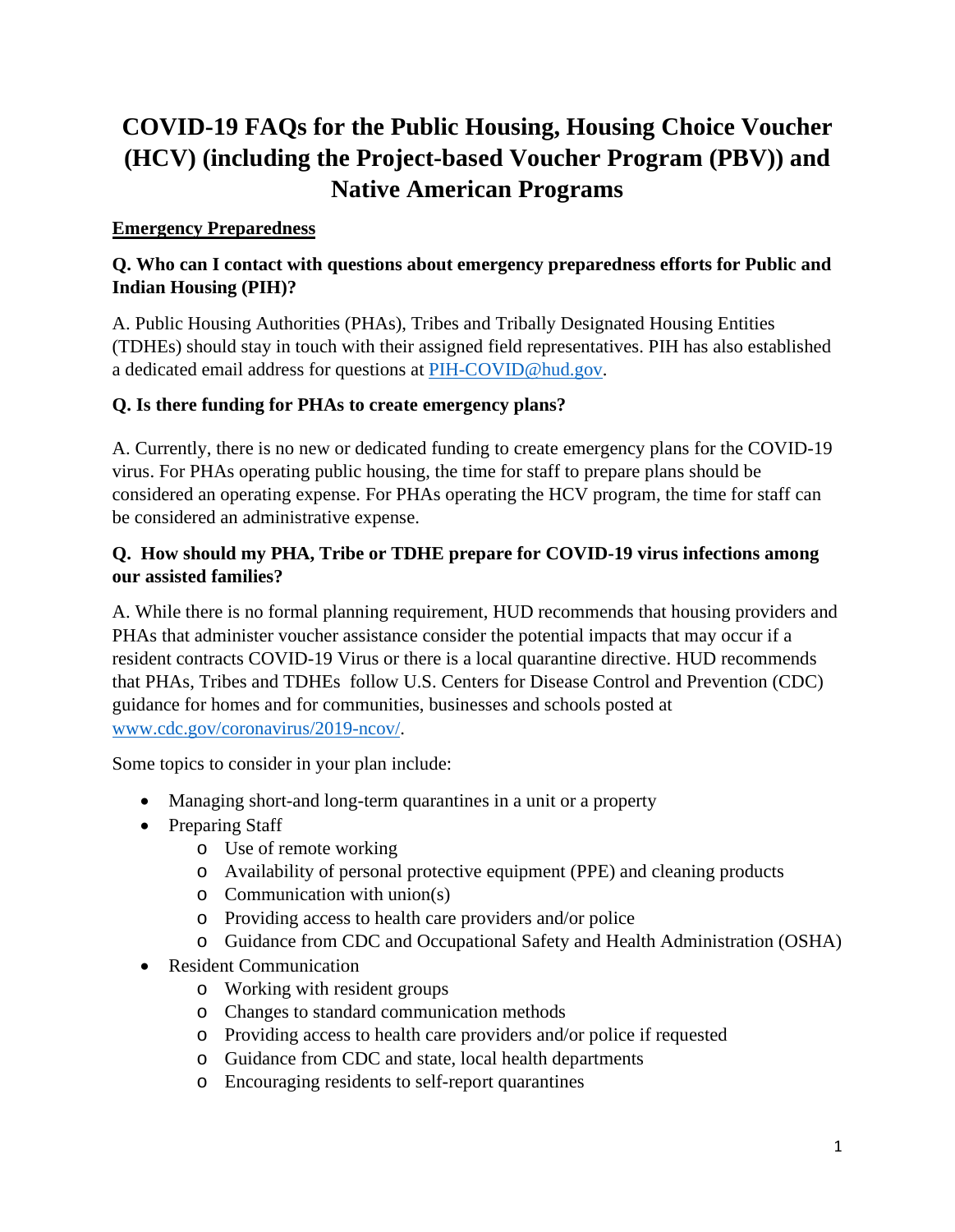- Resident Services
	- o Considering implementing policies, procedures and other measures to protect vulnerable populations
	- o Identifying local service providers (e.g. private grocery delivery)
	- o Residents with special needs, and any reasonable accommodations that may be requested
- Modifying Regular Processes if Advised
	- o Unit inspections
	- o Rent Collection
	- o Recertifications
	- o Public meetings
- Additional Considerations for PHA/TDHE Boards of Commissioners
	- o State, local or tribal laws about public meetings
	- o Changes to standard communication methods
	- o Procurement policies and approvals
	- o Other PHA policies (e.g., Admissions and Continued Occupancy Policy (ACOP) and HCV Administrative Plan)

# **Q. If my PHA is asked to do specialized cleaning of a unit or building, what guidance should I follow?**

A. The following websites provide useful information for PHAs, Tribes, and TDHEs regarding specialized cleaning of units:

- CDC's main website: [www.cdc.gov/coronavirus/2019-ncov;](http://www.cdc.gov/coronavirus/2019-ncov)
- Cleaning for community areas: [Interim Recommendations for US Community Facilities](https://www.cdc.gov/coronavirus/2019-ncov/community/organizations/cleaning-disinfection.html)  [with Suspected/Confirmed Coronavirus Disease 2019;](https://www.cdc.gov/coronavirus/2019-ncov/community/organizations/cleaning-disinfection.html)
- Cleaning for a household: [Interim Recommendations for US Households with](https://www.cdc.gov/coronavirus/2019-ncov/community/home/cleaning-disinfection.html)  [Suspected/Confirmed Coronavirus Disease 2019;](https://www.cdc.gov/coronavirus/2019-ncov/community/home/cleaning-disinfection.html)
- CDC's guidance covers recommended disinfectants and PPE. Additional information on disinfectants is also available at [www.epa.gov/coronavirus;](http://www.epa.gov/coronavirus) and
- Guidance for workers and PPE is also at [www.osha.gov/SLTC/covid-19/.](http://www.osha.gov/SLTC/covid-19/)

# **Q. What are HUD's PHA procurement policies to meet response needs during this time (e.g., specialized cleaning)?**

A. Federal Regulations at 2 CFR § 200.320 permits a PHA, Tribe, or TDHE to procure from single source through noncompetitive proposals. A PHA, Tribe, or TDHE can use single source when award is infeasible under small purchase, sealed bids or competitive proposals and an item is available only from single source or public exigency, or emergency for the requirement will not permit a delay from competitive solicitation. PHAs, Tribes, and TDHEs must maintain in their files, however, a rationale of the single source proposal and cost analysis (i.e., proposed cost data, cost projections, evaluation of specific elements of cost and profits). Labor costs are based on the going market rate at the time. Conflict of interest requirements continue to apply in this situation.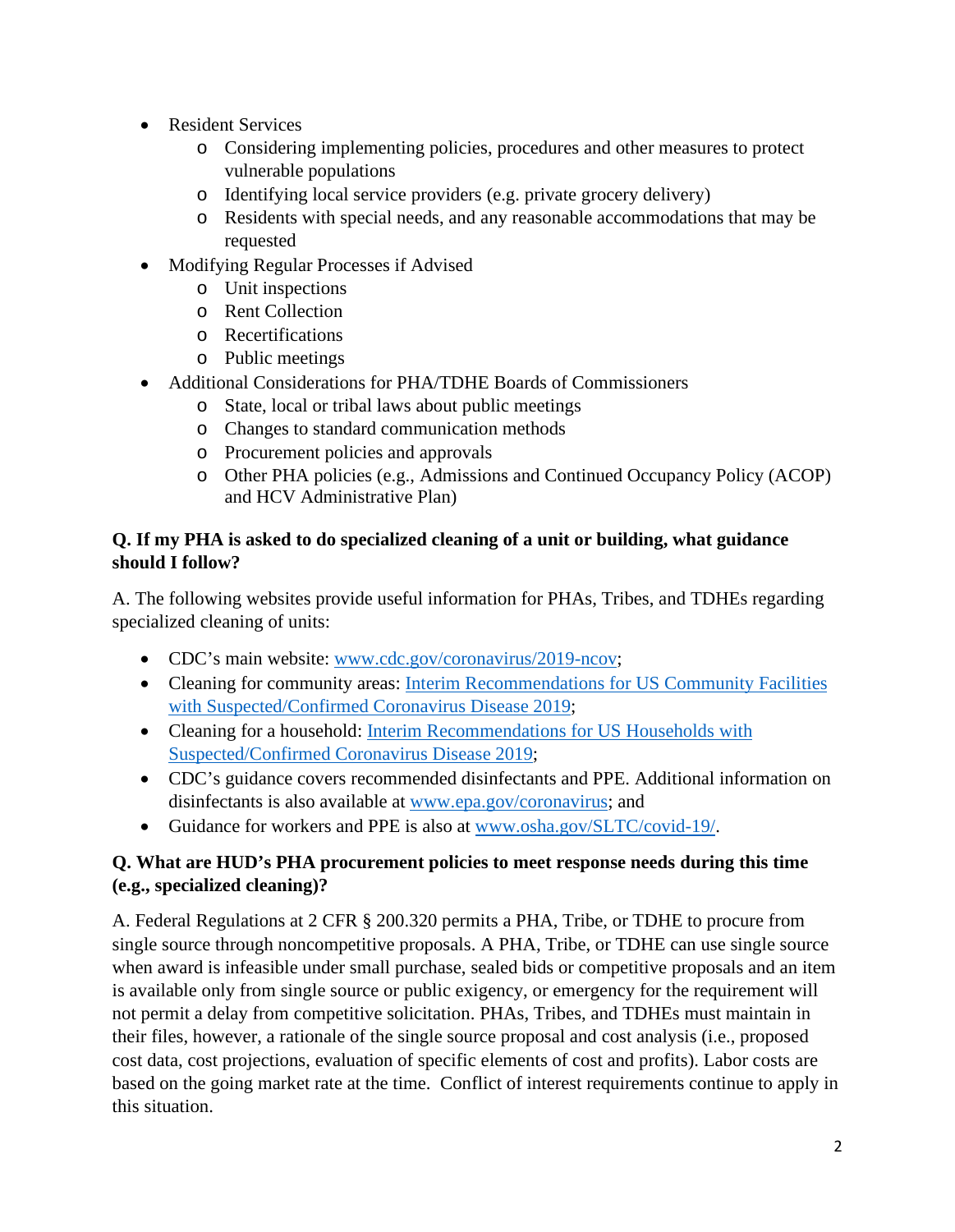#### **Operational Concerns**

#### **Q. Will the Real Estate Assessment Center (REAC) suspend unit inspections in properties subject to a quarantine?**

A. Until further notice, REAC is postponing all property inspections for all PIH and Multifamily properties. Where there is an exigent circumstance or reason to believe that there is a threat to life or property at a specific location, inspections will be conducted by HUD quality assurance inspectors in compliance with CDC guidelines.

# **Q. Our PHA, Tribe or TDHE determined that given the extent of the outbreak in our area and the impact on our staff, we may have significant disruptions in regular services, including annual recertifications, and submission of PHA Plans, Indian Housing Plans/Annual Performance Reports, and other required documents. Can HUD grant any relief on these regulatory requirements?**

A. As part of planning efforts related to COVID-19, HUD encourages agencies to evaluate which functions can be done remotely if the PHA office closes or staff are quarantined. PHA plan submission deadlines and annual recertifications are mandated under statute and cannot be waived. However, HUD recognizes that local circumstances may impact an agency's ability to comply with certain requirements, including deadlines. As such, and in an abundance of caution, HUD encourages PHAs to prioritize efforts to reduce or mitigate the risk of infection.

The Assistant Secretary of Public and Indian Housing can consider regulatory waivers for PHAs, Tribes and TDHEs significantly impacted by COVID-19 response. During this time, waivers will be expedited. All PHA-related waiver requests should be sent to HUD Headquarters at [PIH\\_Disaster\\_Relief@hud.gov.](mailto:PIH_Disaster_Relief@hud.gov)

#### **Q. If a PHA finds it necessary to close for a period of time, would HUD allow waivers to meet certain deadlines such as recertifications, Housing Quality Standard (HQS) inspections, extensions on vouchers, lease up, and etc.?**

A. Waivers are not needed for voucher extensions and lease up. With respect to HQS inspections, HUD encourages PHAs to use existing inspection flexibilities. If they have not already, PHAs should consider adopting biennial inspections (Notice PIH 2016-05: Attachment K: Biennial inspections and the use of alternative inspection methods and inspection timeframes). Under this notice, a PHA that moves to biennial inspections for all of the units in its portfolio does not need to update its Admin Plan to reflect the change. However, if for any reason, this change would require an update to a PHA's Administrative Plan, HUD will consider waiving the requirement for the Admin Plan changes to be formally adopted by the board in order to become effective (24 CFR § 982.54 (a)). For a full list of PHA flexibilities involving HQS inspections please refer to PIH Notice 2017-20.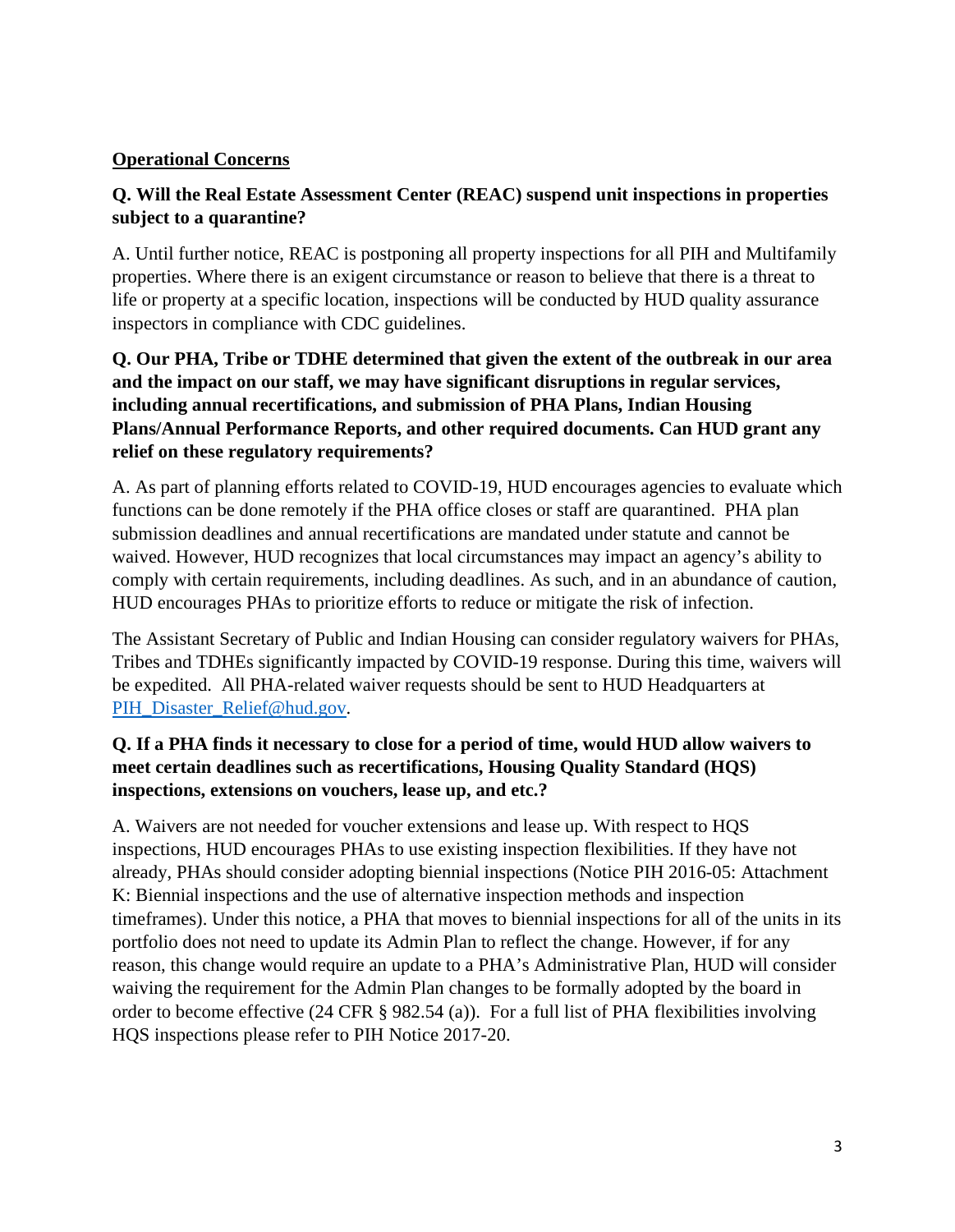**Q. Is there any guidance on how to deal with rent assisted (Housing Choice Voucher (including Project-Based Voucher (PBV)), public housing and Indian Housing Block Grant (IHBG)) residents that may be asked to stay home if a COVID-19 outbreak occurs and they then cannot meet their rent obligations due to a loss of income? What are eviction prevention measures that can be taken?** 

A. Assisted families in the public housing and HCV programs currently have the ability to report decreases in income. PHAs adjust the family share of the rent and granting hardship exemptions consistent with applicable regulations and the PHA's policies. A decrease in family income is not the basis for a termination of tenancy action (HCV program) or eviction from public housing.

In light of these extraordinary circumstances, HUD encourages PHAs and Owners to prevent the displacement of families through eviction which significantly increases the risk of homelessness and overcrowding.

Tribes and TDHEs administering the IHBG program are encouraged to use their discretion and best judgment to provide relief to any residents who cannot meet their rent obligations under these circumstances.

# **Q. Can a PHA apply for an extension to its Capital Fund obligation end date because of delays impacting the obligation of Capital Funds related to COVID-19?**

A. Yes, a PHA may apply for an extension to the obligation end date of its Capital Fund grants, as long as the request is received prior to the obligation end date. In most cases, the obligation extension justification related to COVID-19 would be pursuant to 24 CFR 905.306(d)(5), "An event beyond the control of the PHA."

# **Q. Reporting requirements - can Voucher Management System (VMS) reporting be delayed for impacted PHAs?**

A.VMS data reporting is time sensitive as it is the basis for monthly disbursement calculations, cash reconciliations, trend analysis, storyboards, set-aside funding adjustment calculations and budget projections. PHAs that are not able to meet reporting deadlines due to circumstances beyond their control must notify their Financial Analyst at the Financial Management Center (FMC) at [FinancialManagementCenter@hud.gov](mailto:FinancialManagementCenter@hud.gov) immediately to discuss their potential delay.

# **Q. How should staff that regularly interact with residents and their homes perform their regular duties if there is a quarantine? Activities may include in-person rent collection, income certification, and work or inspections in units?**

A. PHAs, Tribes and TDHEs should plan now for alternative procedures for these processes, as they may become restricted during a quarantine. Options may include electronic transmission of funds, online teleconference calls, or secure collection boxes for payments. As part of planning, follow CDC guidance to avoid virus transmission and to provide personal protective equipment (PPE) sufficient for the service performed. For more information, see CDC's guidance on PPE and cleaning at [www.cdc.gov/coronavirus/2019-ncov.](http://www.cdc.gov/coronavirus/2019-ncov) **As a reminder, HUD does not mandate in-person meetings for income certification or recertifications**.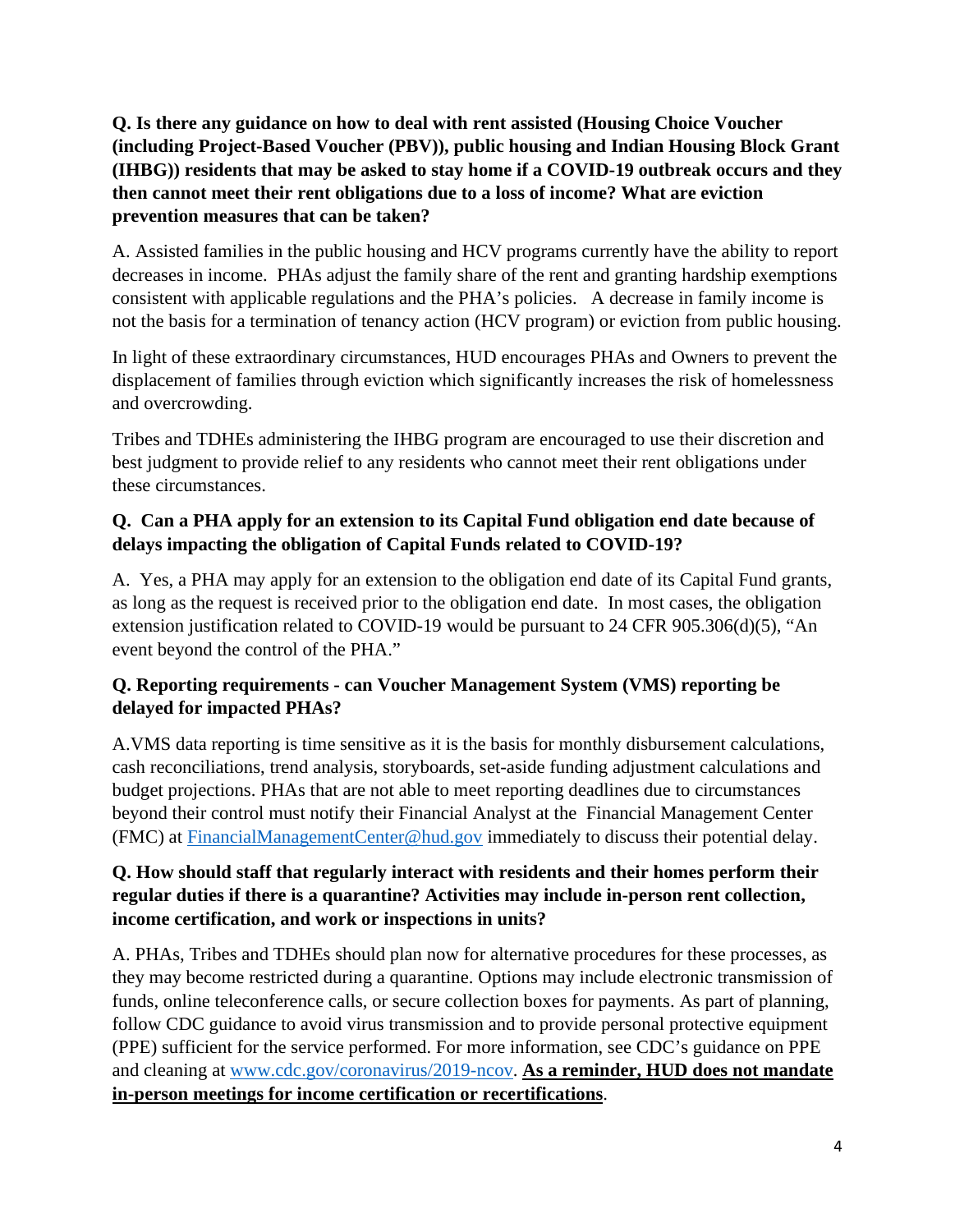# **Q. How do you conduct a public meeting that is required by HUD if the public may not be allowed to attend?**

A. Public meetings required as part of the annual planning process must still occur during a quarantine. If there is an active quarantine or other meeting size limitations enacted in your community, PHAs are permitted to hold such meetings remotely or online provided they can accept and post answers to questions submitted during the meeting. In selecting a streaming service, PHAs must ensure they can comply with Section 504 of the Americans with Disability Act. PHAs that continue with public meetings should follow the latest CDC, state, or local health department guidance. As of the date of this posting, CDC recommends that workplaces use videoconferencing for meetings when possible. When not possible, hold meetings in open, wellventilated spaces.

#### **Q. Will previously scheduled Office of Native American Programs (ONAP) monitoring, technical assistance or training sessions be impacted by COVID-19?**

A. It depends. Please contact your area ONAP Office to get the latest updates.

#### **Q. Given that HUD staff in Field Offices (and Headquarters) may shift to teleworking, what is the best way to communicate with HUD?**

A. The best way to communicate with HUD is either by phone or via email as opposed to through the postal service or via an expedited delivery service. To the extent that an agency needs to transmit documents with signatures, the Department encourages PHAs to either sign the documents with legally binding digital signatures or to sign the documents – scan them – convert them to PDF and email the PDF document. There is one exception to this rule: because of specific language in HUD's appropriation, the Department cannot except Capital Fund Annual Contributions Contract (ACC) Amendments with digital signatures, but it can accept scanned Capital Fund ACC Amendments with written signatures in lieu of receiving hard copy signed ACC Amendments in the mail.

# **Eligible Use of Funds**

# **Q. What activities and purchases can be supported with Operating Funds?**

A. Operating Funds can be used to cover staff labor hours for planning and response, PPE, and cleaning supplies such as disinfectants, sanitizers, etc. If a PHA chooses to contract out specialized cleaning services, operating subsidy can be used. Additionally, Operating Funds may be used for costs to transport staff to perform essential functions.

Small PHAs (fewer than 250 public housing units) may use operating funds as described above, or to pay for activities listed in the question related to eligible uses of capital funds as described below.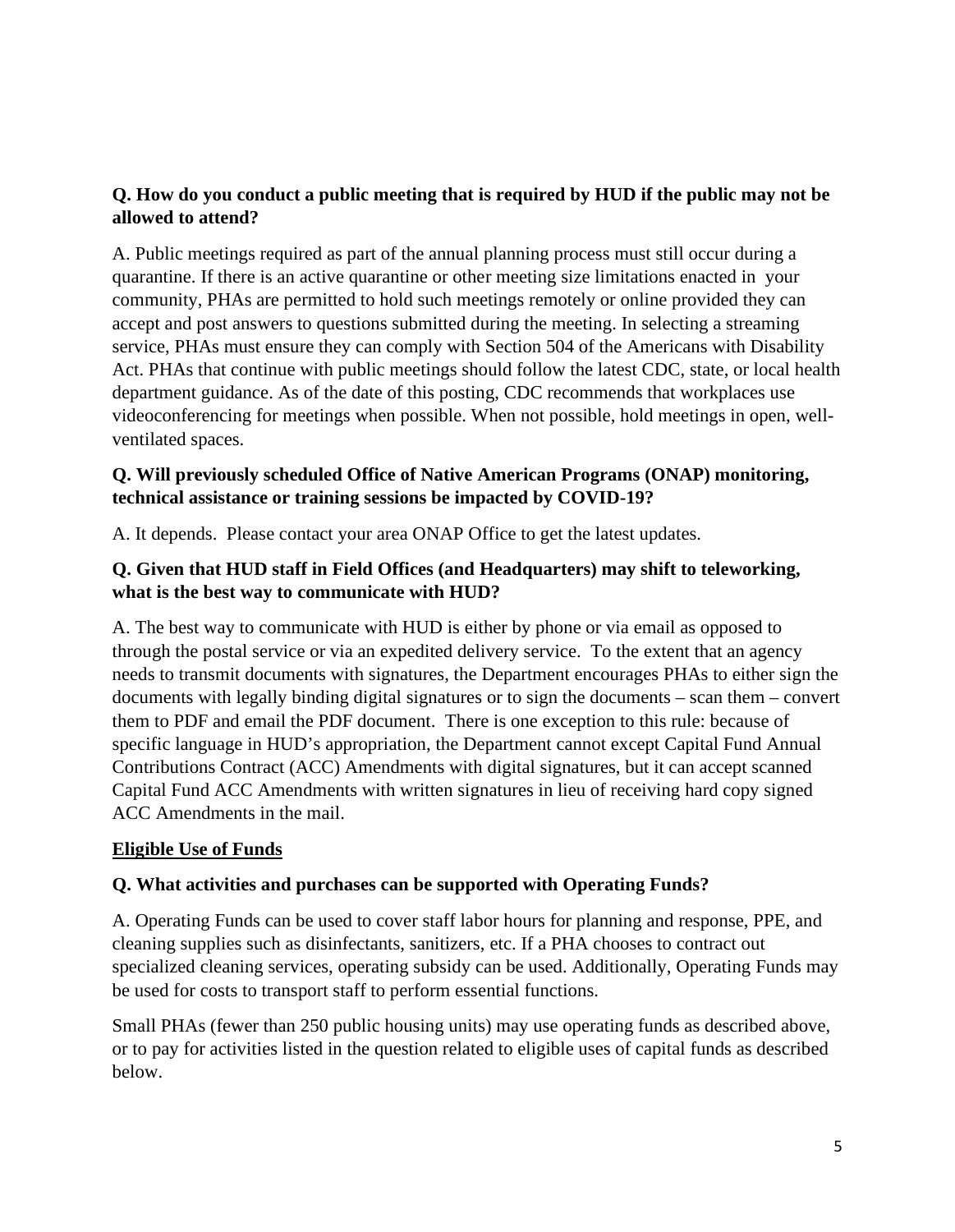# **Q. What activities and purchases can be supported with Capital Funds?**

A. PHAs may use Capital Funds to cover costs of capital expenditures designed to improve the safety of residents such as improved ventilation systems and high-grade filters, portable air filtration equipment, and portable humidifiers.

Capital Funds may be used to pay for necessary equipment to protect people engaged in modernization activities (e.g. PPE for workers involved in construction). In addition, they can be used to pay for transportation costs of people engaged in modernization activity if transportation is disrupted by COVID-19 (e.g. because public transit is suspended).

PHAs may also use Capital Funds as Management Improvements to cover costs such as emergency planning, public health training, IT equipment and upgrades to allow for remote public meetings or telework by PHA staff, and sanitation equipment for common areas.

In accordance with 2424 CFR 905.314(l), all PHAs may transfer up to 25 percent of a Capital Fund grant to Budget Line Item (BLI) 1406 to be used for costs that are eligible under the Operating Fund Program. PHAs with fewer than 250 units, that are not designated as troubled, and have no significant modernization needs or debt service payments may transfer up to 100 percent of a Capital Fund grant to BLI 1406 to fund items eligible under the Operating Fund Program.

PHAs may use Capital Funds to cover these activities even if they are not in an approved 5-Year Action Plan as stated in 24 CFR 905.200(b)(18). However, PHAs will need to update affected 5- Year Action Plans and corresponding Annual Statements/Budgets within a reasonable period of time.

# **Q. What activities and purchases can be supported with HCV Administrative Funds?**

A. PHAs may use administrative fees and administrative reserves to cover HCV and PBV staff labor hours for planning and response, PPE, and cleaning supplies for the office such as disinfectants, sanitizers, etc. Additionally, administrative fees and administrative fee reserves can be used to pay for costs to transport staff to perform essential functions. Such funds can also cover costs to upgrade equipment or technology to facilitate electronic communication and reduce reliance on in-person meetings and transactions.

# **Q. What activities can be supported with Indian Housing Block Grant (IHBG) funds?**

A. IHBG formula funds can be used to pay for the cost of a wide range of eligible activities and administrative and planning costs to protect the health and safety of families assisted under the program, Tribal or TDHE housing staff. This includes, but is not limited to, using IHBG funds to pay for:

- Staff salaries and expenses for planning and response
- Purchasing PPE necessary for TDHE staff to administer the IHBG program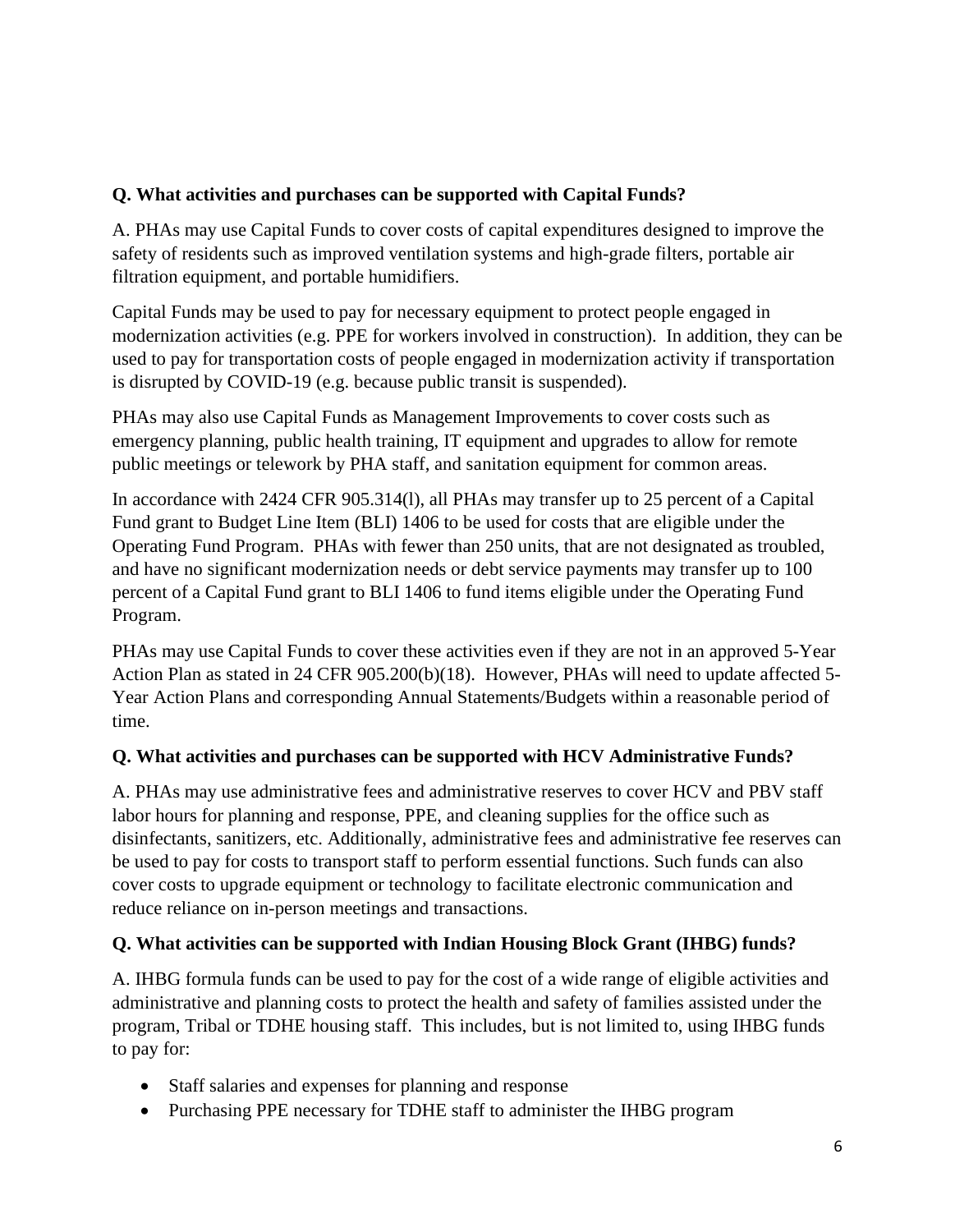- Purchase and use of cleaning supplies such as disinfectants, sanitizers, waste disposal supplies, and other supplies to disinfect homes of residents, common areas, and housing related public facilities and other public spaces like playgrounds
- Purchase and use of supplies and materials to promote the safety of residents and Tribal housing staff including gloves, surgical masks and goggles, hand hygiene products, soap, paper towels, hand sanitizer, hand wipes, and tissues, thermometers, and more
- Transportation costs of staff to perform IHBG program functions
- Costs to upgrade equipment or technology to facilitate electronic communication and reduce reliance on in-person meetings and transactions. These costs are administrative expenses subject to the administrative cap in 24 CFR 1000.238
- Temporary relocation assistance to families impacted by COVID-19, or to prevent exposure or spread of the virus
- Rehabilitation of housing to improve ventilation
- Housing services to educate residents on prevention and remediation measures to limit risks associated with COVID-19, and other related public health education initiatives
- Costs of establishing and operating facilities, such as isolation centers, to house persons with COVID-19 if they are unable to isolate on their own. Such facilities may include homeless persons or those that could possibly infect vulnerable populations, such as the elderly or those with existing medical conditions who are at high-risk

# **Q. Can a Tribe or TDHE submit a Model Activity approval request to HUD to help address COVID-19?**

A. Yes. Tribes and TDHEs that seek to carry out certain activities that are designed to help address the impact of COVID-19 in Tribal communities, and not otherwise expressly listed as eligible activities under Section 202 of Native American Housing Assistance and Self Determination Act (NAHASDA), may submit a model activities approval request to the Office of Native American Programs (ONAP). If ONAP determines that such requests are designed to carry out the purposes of NAHASDA, ONAP will approve such requests. HUD encourages Tribes and TDHEs to develop creative ways to use their formula IHBG funds to help protect residents and Tribal communities from COVID-19.

# **Q. What activities can be supported with Indian Community Development Block Grant (ICDBG) funds?**

A. Like the IHBG program, a wide range of eligible activities may be carried out under the ICDBG program including health-related public facilities and public services. Generally, Single Purpose ICDBG grants that were previously awarded were awarded for specific projects. However, HUD will consider any program amendments submitted by Tribes in accordance with 24 CFR 1003.305 to help address the impact of COVID-19. All program amendment requests must meet the criteria in 24 CFR 1003.305 to be approved by HUD. Additionally, ICDBG Imminent Threat grants may be available to Tribes depending on the urgency and immediacy of the threat posed to the public health or safety of tribal residents. Both program amendments and Imminent Threat grants must be ICDBG eligible activities.